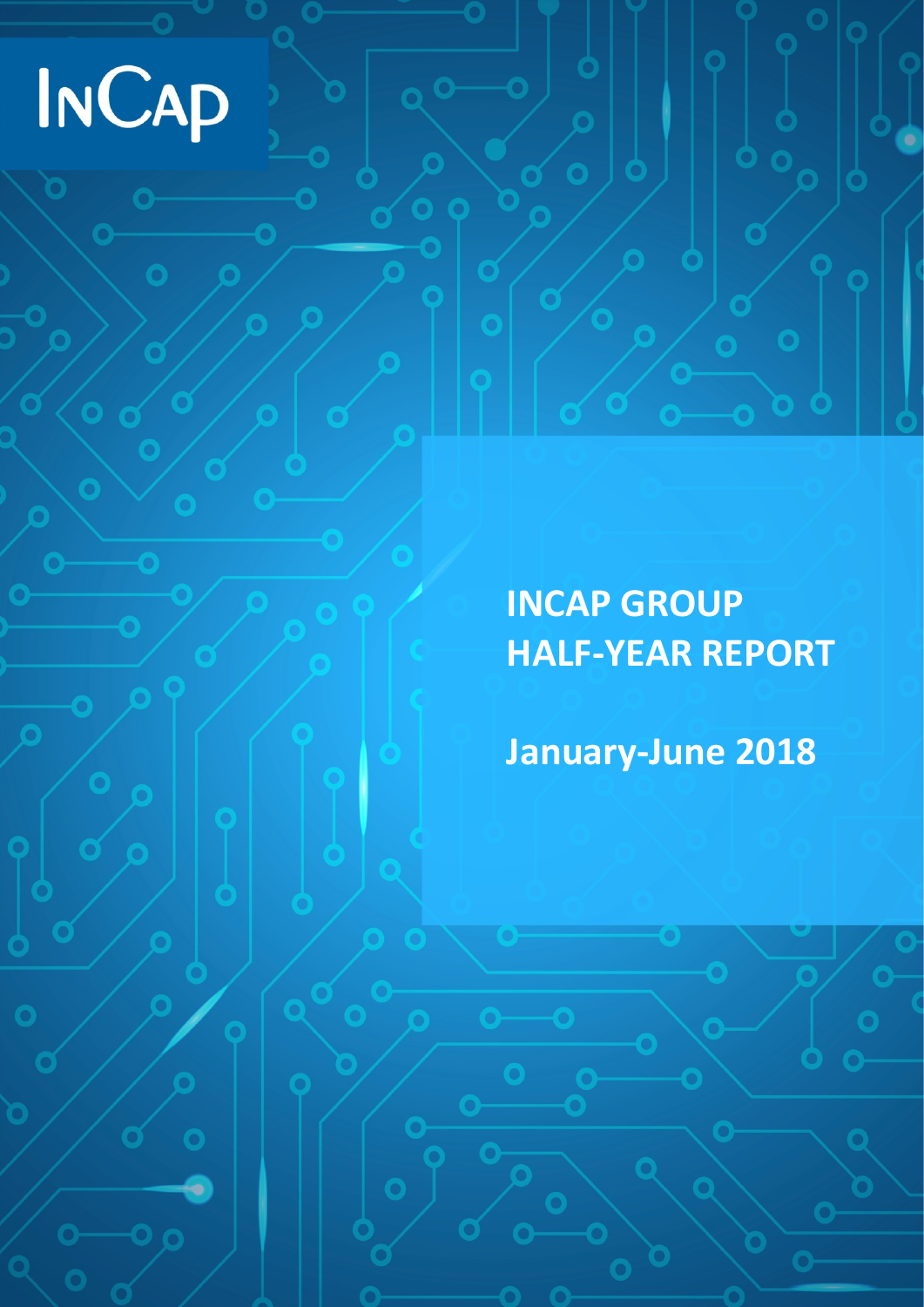

Incap Corporation

Half-year financial report 15 August 2018 at 8.00 a.m. (EEST)

#### **INCAP GROUP HALF-YEAR FINANCIAL REPORT FOR JANUARY-JUNE 2018 (UNAUDITED): STRONG GROWTH IN REVENUE AND PROFITABILITY**

#### **Key figures in January-June 2018**

- Incap Group's revenue in January-June 2018 increased by 13% on corresponding period last year and amounted to EUR 27.0 million (1-6/2017: EUR 23.8 million).
- The Group's operating profit (EBIT) increased on corresponding period by 37% and amounted to EUR 3.1 million, being 11% out of revenue (EUR 2.3 million or 10% out of revenue).
- Net profit for the report period improved year-on-year and amounted to EUR 2.1 million (EUR 1.6 million).
- The company updates its guidance and estimates that the Group's full-year revenue and operating profit (EBIT) in 2018 are higher than in 2017, provided that there are no major changes in exchange rates or in material availability. In 2017 the full-year revenue was EUR 48.5 million and the operating profit (EBIT) EUR 4.5 million.

#### **Key figures in April-June 2018**

- The revenue of the second quarter amounted to EUR 14.5 million, showing an increase of 13% compared with the corresponding period last year (4-6/2017: EUR 12.8 million) and up 16% compared with the first quarter of the year (1-3/2018: EUR 12.5 million).
- Operating profit (EBIT) for the second quarter was EUR 1.9 million, i.e. approximately 50% higher than in the corresponding period last year (4-6/2017: EUR 1.3 million) and approximately 67% higher than in the first quarter (1-3/2018: EUR 1.1 million).

#### **The accounting principles for the half-year report**

This half-year report has been prepared in accordance with international financial reporting standards (IFRS) - IAS 34 Interim Financial Reporting standard. When preparing the release, the same principles have been used as in the 2017 financial statement. Unless otherwise stated, the comparison figures refer to the same period in the previous year. The information in this half-year financial report is unaudited.

#### **Incap Group's interim CEO Otto Pukk:**

"Our business performance was strong during the first half of the year and especially the second quarter was excellent both as to revenue and operating profit.

The growth of revenue was mainly attributed to the increased demand of our established customers. We also proceeded in the new customer acquisition and expect that the introduction of new products will reflect in the revenue as from the end of the year.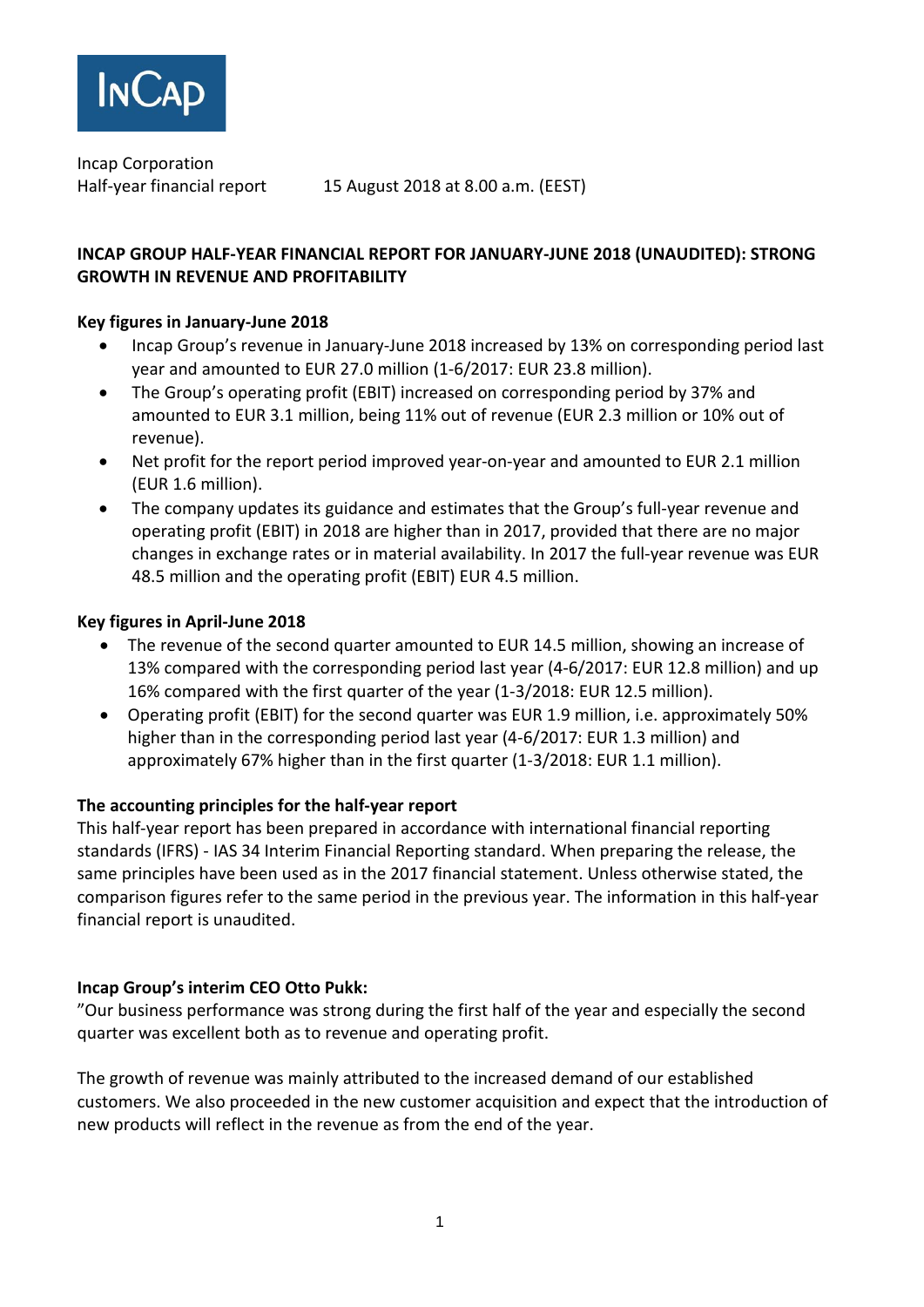

We are especially delighted of the good profitability. Thanks to our streamlined operational model we have succeeded in keeping the overhead costs low. When developing our operations we continue to focus on functions, which bring the highest added value to our customers.

The performance of our Indian factory continued strong. Expansion of the premises is in use and a new SMT assembly line will be in place during the second half of the year, enabling further increase of production volumes in the factory.

The business of the factory in Estonia showed a stable performance and the factory has updated its capability to produce medical devices in accordance with the latest ISO 13485/2016 certificate. The capacity and flexibility of the new production line has been increased by supplementary minor investments.

Current problems in the availability of components in electronics manufacturing services business have escalated during the first half of the year. We have prepared for the shortage of components by increasing our inventory moderately and we work closely with our suppliers in order to secure deliveries to our customers as agreed.

All in all, we are happy with the development during the first half of the year and trust that the positive trend will continue during the rest of the year. General outlook in the electronics contract manufacturing is good and we have a firm belief in our competitive edge in this market also in future, based on our efficient operational model."

#### **Incap Group's revenue and earnings in January-June 2018**

Revenue for January-June amounted to EUR 27.0 million, showing an increase of 13% year-on-year (1-6/2017: EUR 23.8 million) and being 9% higher than in the latter half of the year 2017 (7- 12/2017: EUR 24.8 million). The revenue growth was caused by the increased manufacturing volumes in the Indian factory for long-term established customers.

The operating profit (EBIT) for January-June amounted to EUR 3.1 million, improving by 37% when compared with the corresponding period last year (EUR 2.3 million) and the second half of 2017 (EUR 2.3 million). The operating profit margin for the report period amounted to 11% (10%), which is generally considered to be a good level in the business of electronics manufacturing services.

Weakening of the Indian Rupee in relation to Euro lowered the revenue by approximately EUR 1.5 million and the operating profit by approximately EUR 0.2 million.

Personnel expenses in the report period increased in line with the growing business volumes and amounted to approximately EUR 2.4 million (EUR 2.0 million). The value of inventories increased to EUR 9.2 million based on the growth of business volumes and the preparation for shortage in components (EUR 8.0 million)

Net financial expenses amounted to EUR 0.3 million (EUR 0.3 million) and depreciation to EUR 0.2 million (EUR 0.2 million).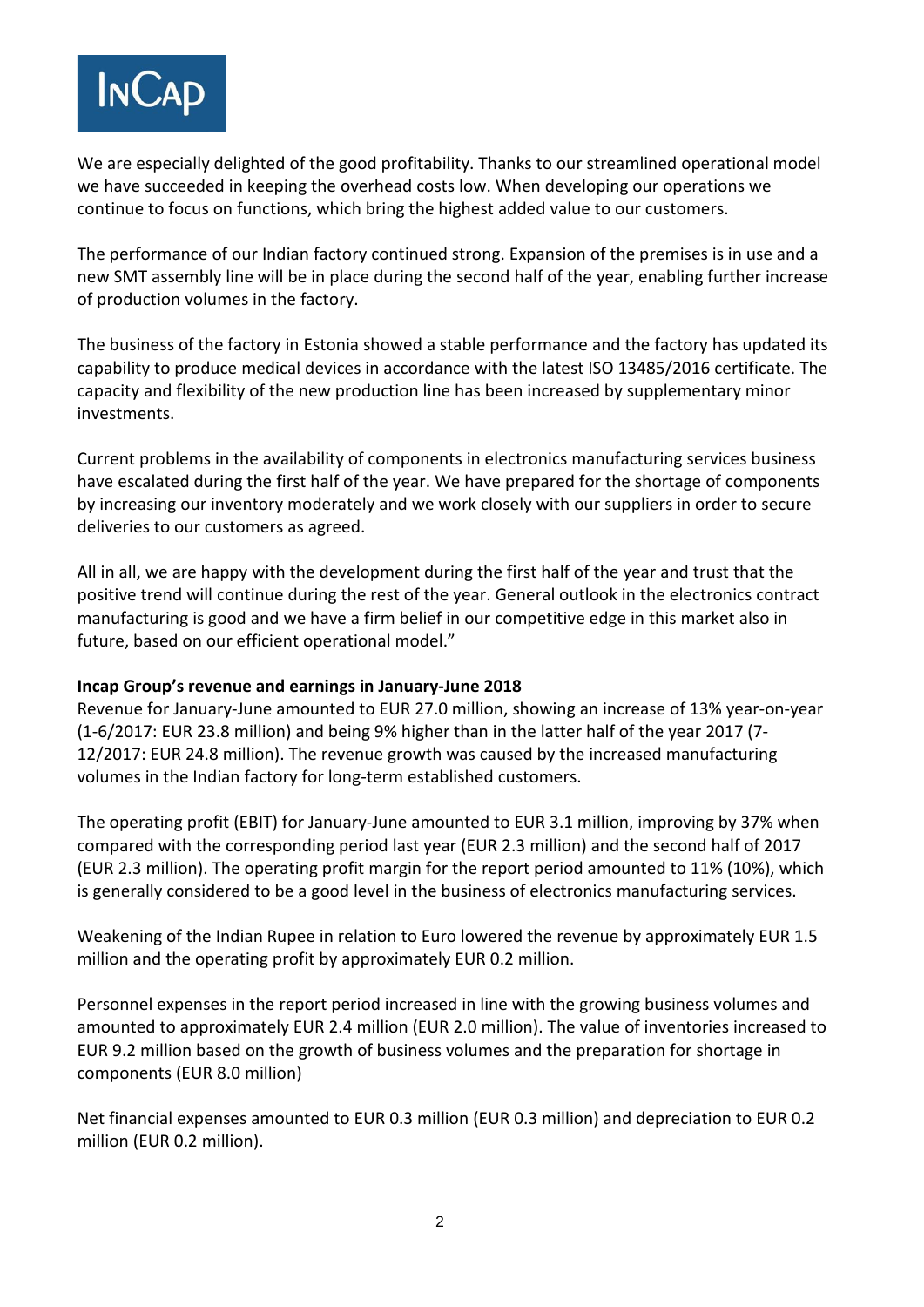

Net profit for the period was EUR 2.1 million (EUR 1.6 million). Earnings per share were EUR 0.48 (EUR 0.36).

| <b>COMPARISON BY REPORT</b><br>PERIOD (1,000 euros) | $1-6/2018$ | $1 - 6/2017$ | 7-12/2017 | 1-12/2017 |
|-----------------------------------------------------|------------|--------------|-----------|-----------|
| Revenue                                             | 26,965     | 23,779       | 24,764    | 48,543    |
| Operating profit (EBIT)                             | 3,073      | 2,251        | 2,278     | 4,529     |
| Profit for the period                               | 2,090      | 1,550        | 1,566     | 3,116     |
| Earnings per share, EUR                             | 0.48       | 0.36         | 0.36      | 0.71      |

#### **Investments**

Investments in the report period totalled EUR 0.5 million (EUR 0.7 million), and they were connected with the increase of efficiency and flexibility of production lines.

#### **Balance sheet, financing and cash flow**

The balance sheet total on 30 June 2018 stood at EUR 27.7 million (EUR 25.8 million) and the Group's equity was EUR 12.0 million (EUR 9.8 million). The equity ratio improved from the comparison period and was 43.4% (37.9 %).

Liabilities decreased on the comparison period to EUR 15.6 million (EUR 16.0 million), out of which EUR 5.6 million (EUR 7.4 million) were interest-bearing. Net debt decreased to EUR 2.0 million (EUR 3.4 million). Net gearing improved and was 27% (39%).

The covenants of the company's loans include among others equity ratio and the Group's interestbearing debt in relation to EBITDA, and their status is reviewed every six months. In the review on 30 June 2018 the target level of interest-bearing debt in relation to EBITDA was below 2.5 and the target for equity ratio 25.0%. The company met these covenants as the actual interest-bearing debt/EBITDA on the review date was 1.0 and the equity ratio 43.4%.

The Group's non-current interest-bearing liabilities amounted to EUR 1.0 million (EUR 3.3 million) while the current interest-bearing liabilities were EUR 4.6 million (EUR 4.2 million). Approximately EUR 2.0 million of liabilities concern the Indian subsidiary (EUR 2.1 million). Other liabilities include EUR 1.7 million of bank loans and limits granted by the company's Finnish bank and EUR 2.0 million of factoring financing used in Estonia.

As to the loans granted by the Indian bank the company has committed to follow ordinary covenants and the bank's general loan conditions.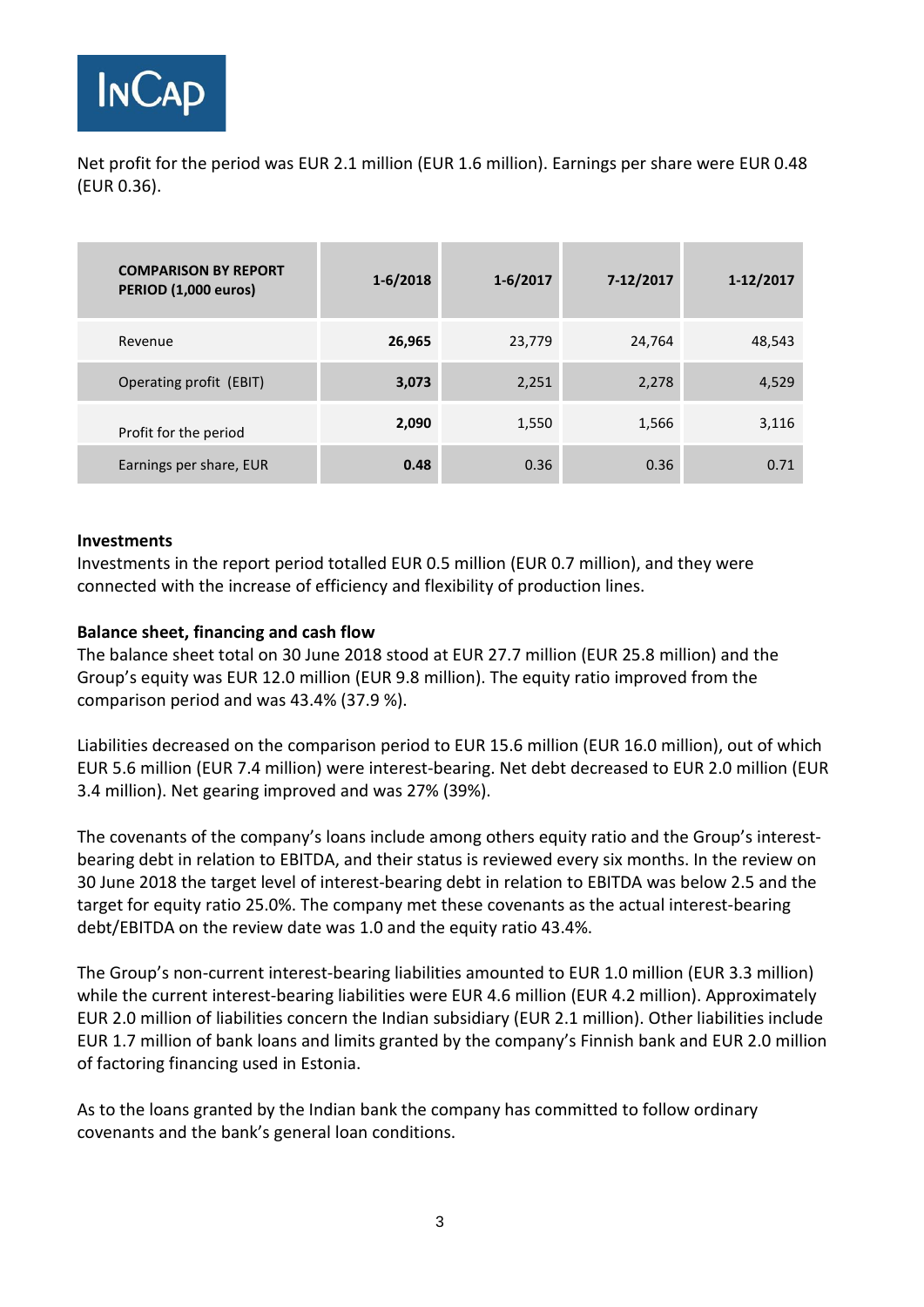

The Group's cash position during the report period was good. The Group's quick ratio was 0.9 (1.0), and the current ratio was 1.6 (1.6).

Cash flow from operations was EUR 1.5 million (EUR 2.5 million). On 30 June 2018, the Group's cash and cash equivalents totalled EUR 2.3 million (EUR 3.7 million). The change in cash and cash equivalents showed a decrease of EUR 0.6 million (decrease of EUR 1.5 million).

Aspects related to the Group's financing and liquidity are also described in the section "Short-term risks and factors of uncertainty concerning operations".

#### **Personnel and management**

At the end of report period, Incap Group had a payroll of 667 employees (517). 89% (83%) of the personnel worked in India, 10% (16%) in Estonia and 0.4% (0.6%) in Finland. The average number of personnel during the report period was 628 (513).

The Group's CEO was changed on 25 June 2018 when Vesa Mäkelä left his duty and Otto Pukk was appointed as the interim CEO. Otto Pukk took the position along with his duties as the managing director for Incap's subsidiary in Estonia. The company has started the search process for the new CEO and aims at filling the position as soon as possible.

#### **Annual General Meeting 2018**

The Annual General Meeting of Incap Corporation was held on 17 April 2018 in Helsinki. A total of 23 shareholders participated in the meeting, representing approximately 42.3% of all shares and votes of the company. The Annual General Meeting adopted the financial statements for the financial period ended 31 December 2017 and decided, in accordance with the proposal of the Board of Directors, that no dividend be distributed for the financial period and that the profit for the financial period, EUR 888,818.01, be recognised in equity. The Annual General Meeting resolved to discharge the members of the Board of Directors and the President and CEO from liability.

The Annual General Meeting authorised the Board of Directors to decide to issue new shares either against payment or without payment. The authorization was given to a maximum of 436,516 new shares and is valid until 17 April 2019. The Board has not exercised the authorisation.

#### **Board of Directors and Auditor**

In the Annual General Meeting held on 17 April 2018 Carl-Gustaf von Troil was re-elected and Päivi Jokinen and Ville Vuori were elected as new members to the Board of Directors. From among its members, the Board elected Carl-Gustaf von Troil to the Chairman of the Board.

The firm of independent accountants Ernst & Young Oy was re-elected as the company's auditor, with Bengt Nyholm, Authorised Public Accountant, acting as the principal auditor.

#### **Shares and shareholders**

Incap Corporation has one series of shares, and the number of shares at the end of the period was 4,365,168 (30 June 2017: 4,365,168).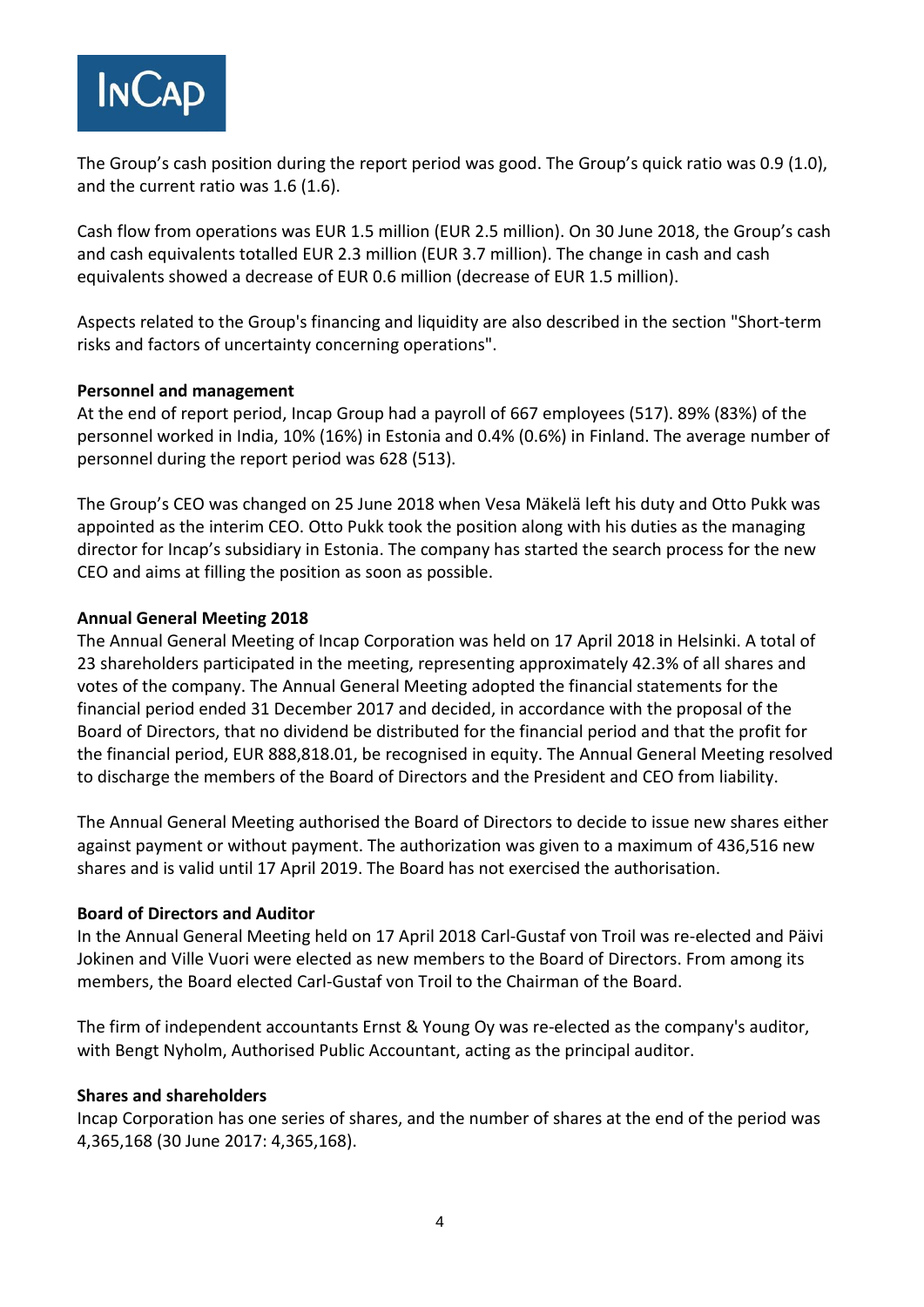

During the report period, the share price varied between EUR 5.70 and 6.80 (EUR 5.25 and 6.10). The closing price for the period was EUR 5.78 (EUR 5.81). The trading volume during the report period was 2,062,106 shares (1,329,377 shares). The market capitalisation on 30 June 2018 was EUR 25.2 million (EUR 25.4 million). At the end of report period, the company had 2,615 shareholders (2,711). Nominee-registered or foreign owners held 3.5% (36.6%) of all shares. The company does not hold any of its own shares.

| LARGEST SHAREHOLDERS, 29 June 2018         | Shares,<br>pcs | Holding,<br>% |
|--------------------------------------------|----------------|---------------|
|                                            |                |               |
| OY Etra Invest AB                          | 838,000        | 19.2          |
| Nordea Life Insurance Suomi Oy             | 614,099        | 14.1          |
| Joensuun Kauppa ja Kone Oy                 | 375,513        | 8.6           |
| Ilmarinen Mutual Pension Insurance Company | 332,308        | 7.6           |
| Mandatum Life unit-linked                  | 157,548        | 3.6           |
| K22 Finance Oy                             | 134,100        | 3.1           |
| Danske Bank A/S Helsinki Branch            | 110,885        | 2.5           |
| Kakkonen Kari Heikki Ilmari                | 100,000        | 2.3           |
| Laurila Kalevi Henrik                      | 94,419         | 2.2           |
| Penan Raudoitus Oy                         | 76,762         | 1.8           |
| 10 largest in total                        | 2,833,634      | 64.9          |

## **Announcements in accordance with Section 10 of Chapter 9 of the Securities Market Act on a change in holdings**

The company announced on 20 February 2018 the following changes in holdings:

The holding of Oy Etra Invest Ab out of Incap Corporation's shares and votes has exceeded the flagging limit and it holds as from 19 February 2018 838,000 shares and 19.2% of all shares and voting rights of Incap.

The holding of Joensuun Kauppa ja Kone Oy/K22 Finance Oy out of Incap Corporation's shares and votes has exceeded the flagging limit and it holds as from 19 February 2018 504,100 shares and 11.55% of all shares and voting rights of Incap.

The holding of IFF Konsult Ab out of Incap Corporation's shares and votes has decreased below the flagging limit and it holds as from 19 February 2018 no shares of Incap.

The holding of FBM Consulting Ab out of Incap Corporation's shares and votes has decreased below the flagging limit and it holds as from 19 February 2018 no shares of Incap.

The holding of Nordea Life Insurance Suomi Oy out of Incap Corporation's shares and votes has exceeded the flagging limit and it holds as from 19 February 2018 614,099 shares and 14.07% of all shares and voting rights of Incap.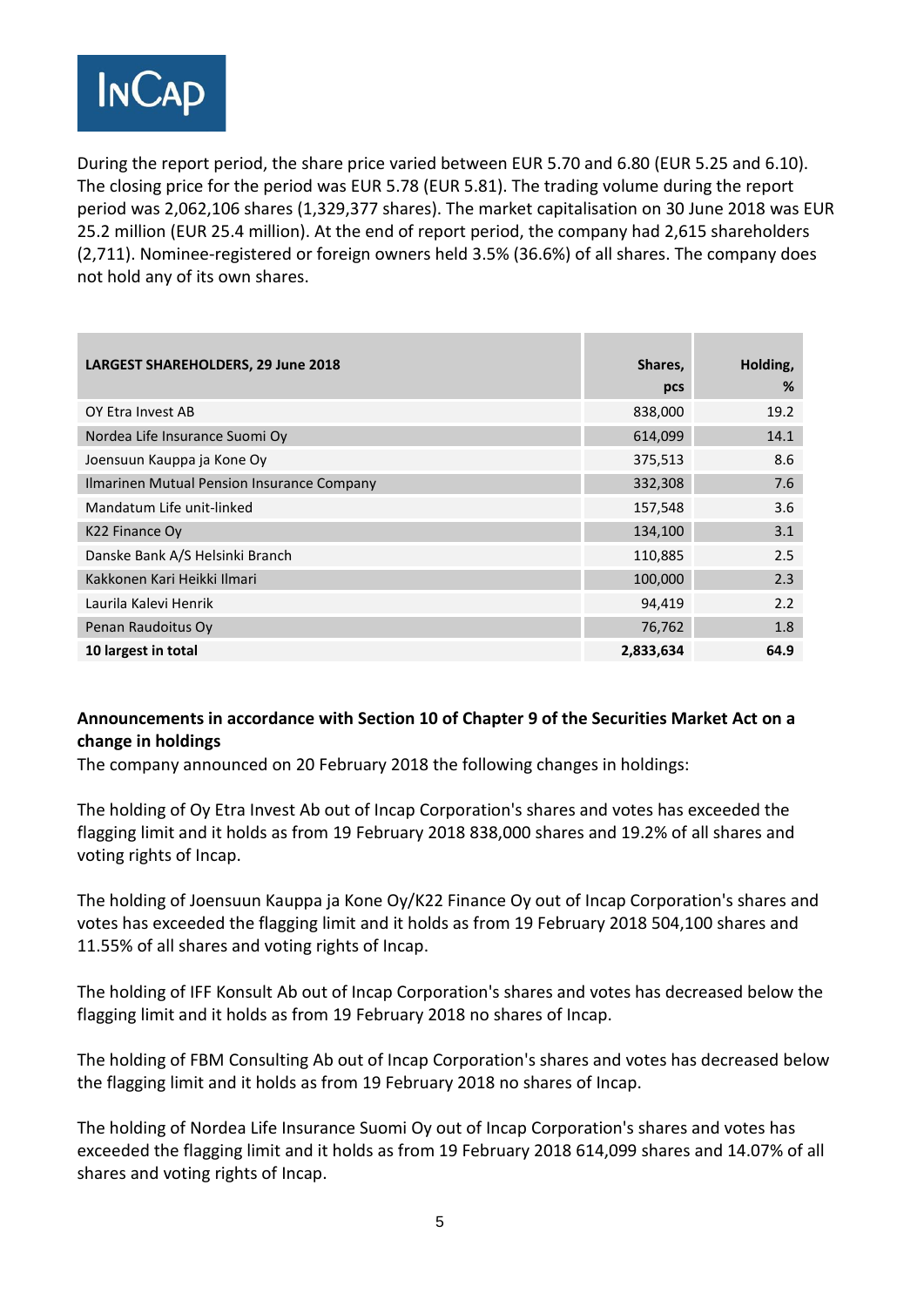

#### **Short-term risks and factors of uncertainty concerning operations**

General risks related to the company's business operations and sector include the development of customer demand, price competition in contract manufacturing, successful acquisition of new customers, availability and price development of raw material and components, sufficiency of funding, liquidity and exchange rate fluctuations.

The company's financial position is good and the sufficiency of financing and working capital are posing no risk.

In the definition of internal transactions the actual value added and the so-called "arm's length" principle are considered. After the cumulative losses in India were covered during the latter half of 2015, it is possible to repatriate profits of the Indian subsidiary also through distribution of dividends.

The value of the shares in subsidiaries in the parent group has a significant impact on the parent company's equity and therefore on, for example, equity ratio. Based on the value calculations in connection with the financial statements for 2017 there is no need to decrease the value of the shares in subsidiaries. However, the company estimates that there is a risk connected with the valuation of the shares of the Estonian subsidiary because of the previous unprofitable operations of the subsidiary. There is no similar risk connected with the valuation of the business of the subsidiary in India.

Demand for Incap's services and the company's financial position are effected by global economic trends and the fluctuation among customer industries. The risks connected with the demand and liquidity of customers are followed and estimated by customer. The management considers the customer relationship management to be of special importance and is putting an extra effort into it.

The company's sales are spread over several customer sectors balancing out the impact of the economic fluctuation in different industrial sectors. In January-June 2018, 85% of the total revenue of the Group came from four biggest customers.

The company's operating segment, electronics manufacturing services, is highly competitive and there are major pressures on cost level management. The company has succeeded in increasing the efficiency of its operations and in lowering the costs remarkably. Furthermore, the company's production is located in countries with competitive levels of wage and general costs.

The most significant exchange rate risk of the company is related to the Indian subsidiary. A remarkable part of the Group's operations is located in India. The fluctuation in the exchange rates between Indian Rupee and Euro may have a remarkable effect on revenue and result.

The Indian subsidiary of the company had a tax audit in 2016, and based on that the tax authorities do not approve the depreciations made on the capitalized customer contracts during accounting periods 2008/2009-2012/2013 and the transfer costs during the accounting period 2011/2012. The estimated tax effect with eventual interests is amounting to a maximum of EUR 0.4 million. The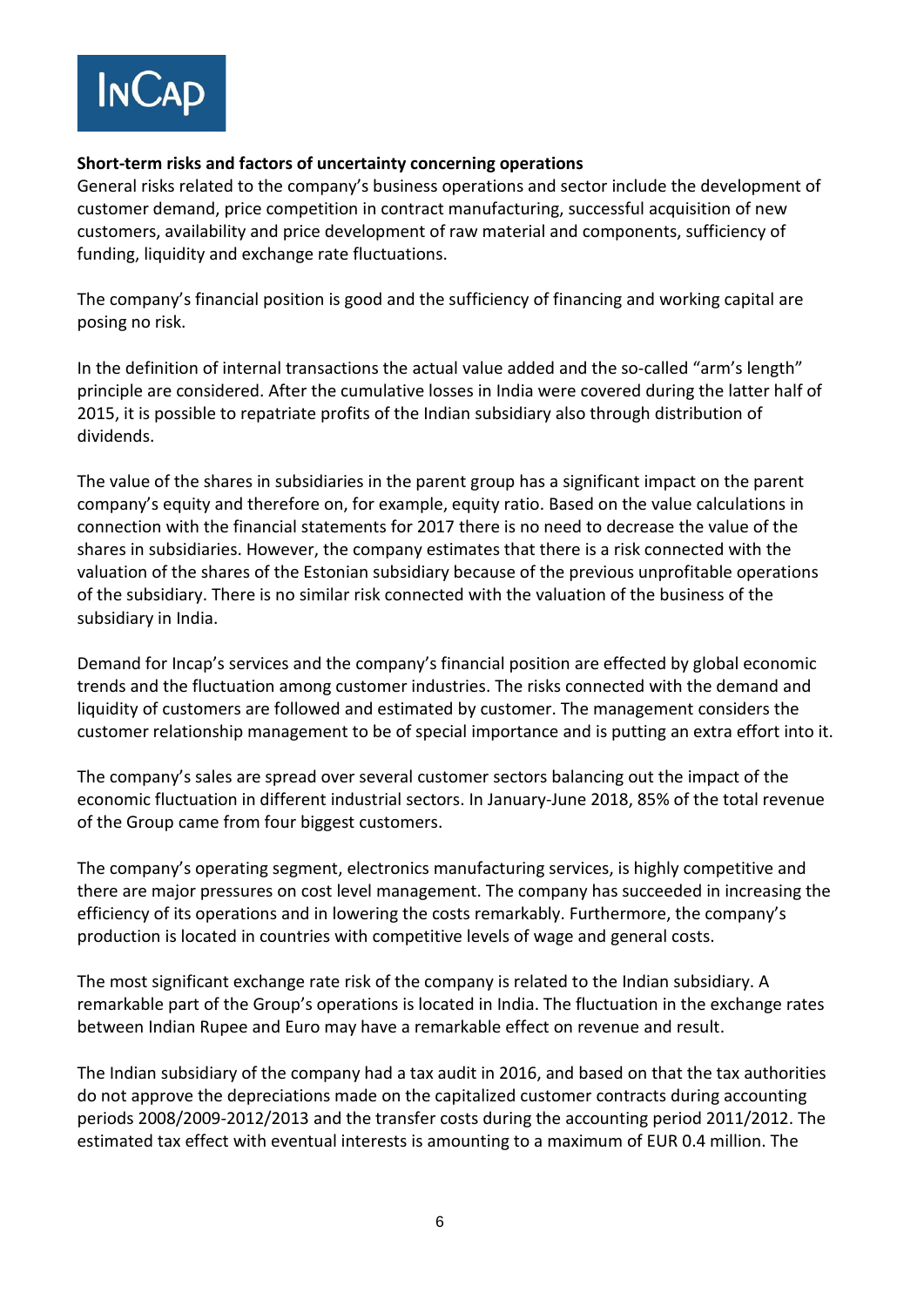

complaint raised by the company is still in the process of tax authorities. The tax debt is presented in the off balance sheet liabilities in the balance sheet.

#### **Strategy and targets**

Incap's good profitability trend has enabled the strong operations development, which ensures the stable organic growth. The efficient operational model of the company embraces fast decisionmaking and high operational flexibility. In 2018 the company is targeting at growing the volume of business further and at exploring opportunities for the expansion of operations also by mergers and acquisitions.

#### **Outlook for 2018**

Incap's estimates for future business development are based both on its customers' forecasts and on the company's own assessments.

The company updates its previous guidance and estimates that the Group's revenue and operating profit (EBIT) in 2018 will be higher than in 2017, provided that there are no major changes in exchange rates or in material availability. The company estimated previously that the revenue and operating profit would be at the same level or somewhat higher than in 2017. The Group's revenue in 2017 was EUR 48.5 million and the operating profit (EBIT) EUR 4.5 million.

Incap Group's business review for January-September 2018 will be published on Wednesday, 7 November 2018.

In Helsinki, 15 August 2018

INCAP CORPORATION Board of Directors

For additional information, please contact: Otto Pukk, Interim CEO, tel. +372 508 0798

Distribution: Nasdaq Helsinki Ltd Principal media The company's home page www.incapcorp.com

#### ANNEXES

- 1 Consolidated Statement of Comprehensive Income 2 Consolidated Balance Sheet 3 Consolidated Cash Flow Statement 4 Consolidated Statement of Changes in Equity 5 Group Key Figures and Contingent Liabilities
- 6 Calculations of Key Figures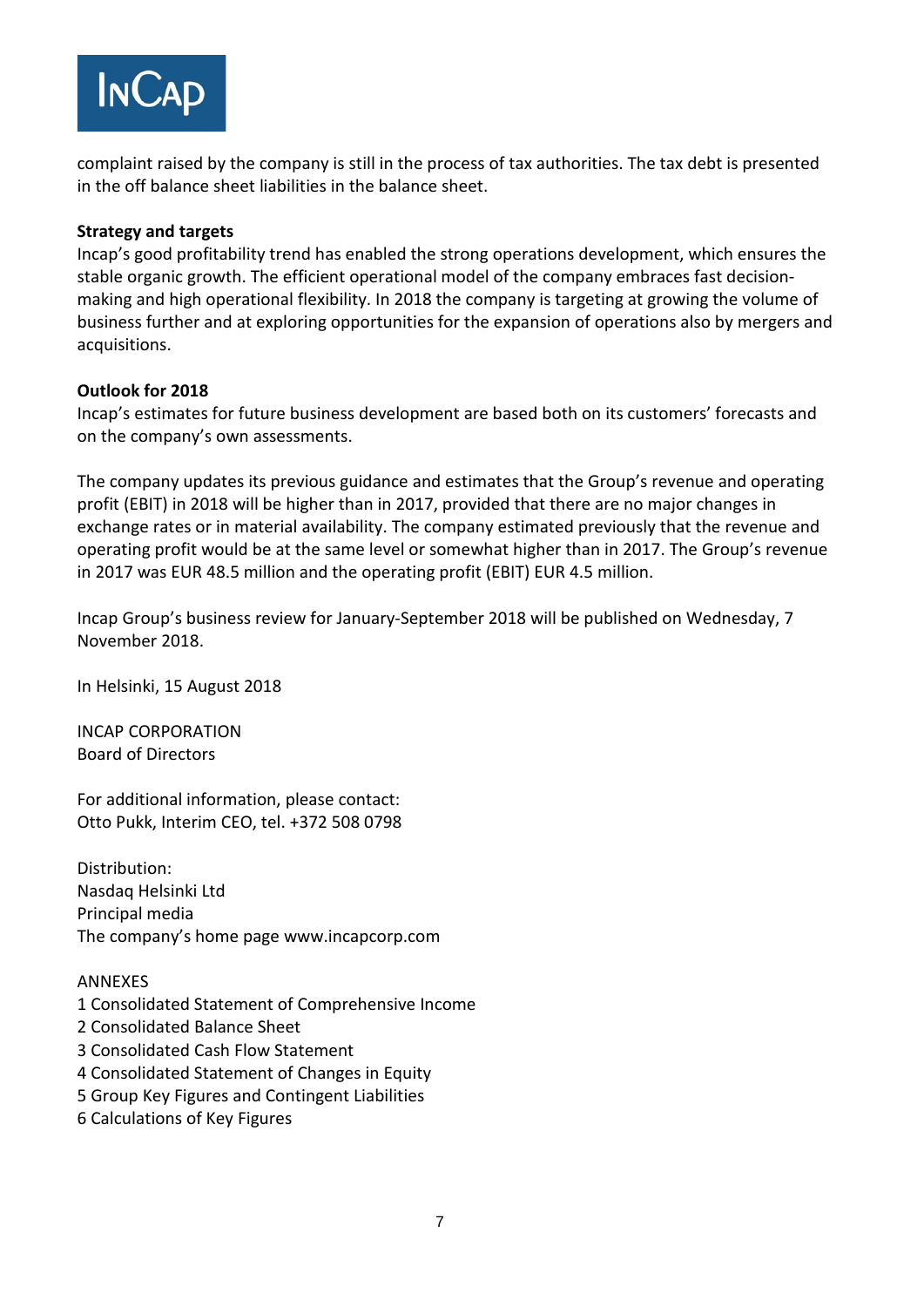

## *INCAP IN BRIEF*

*Incap Corporation is an international contract manufacturer. Incap's customers are leading suppliers of high-technology equipment in their own business segments, and Incap increases their competitiveness as a strategic partner. Incap has operations in Finland, Estonia, India and China, and the company currently employs approximately 670 people. Incap's share is listed on the Nasdaq Helsinki Ltd. as from 1997. Additional information: www.incapcorp.com.*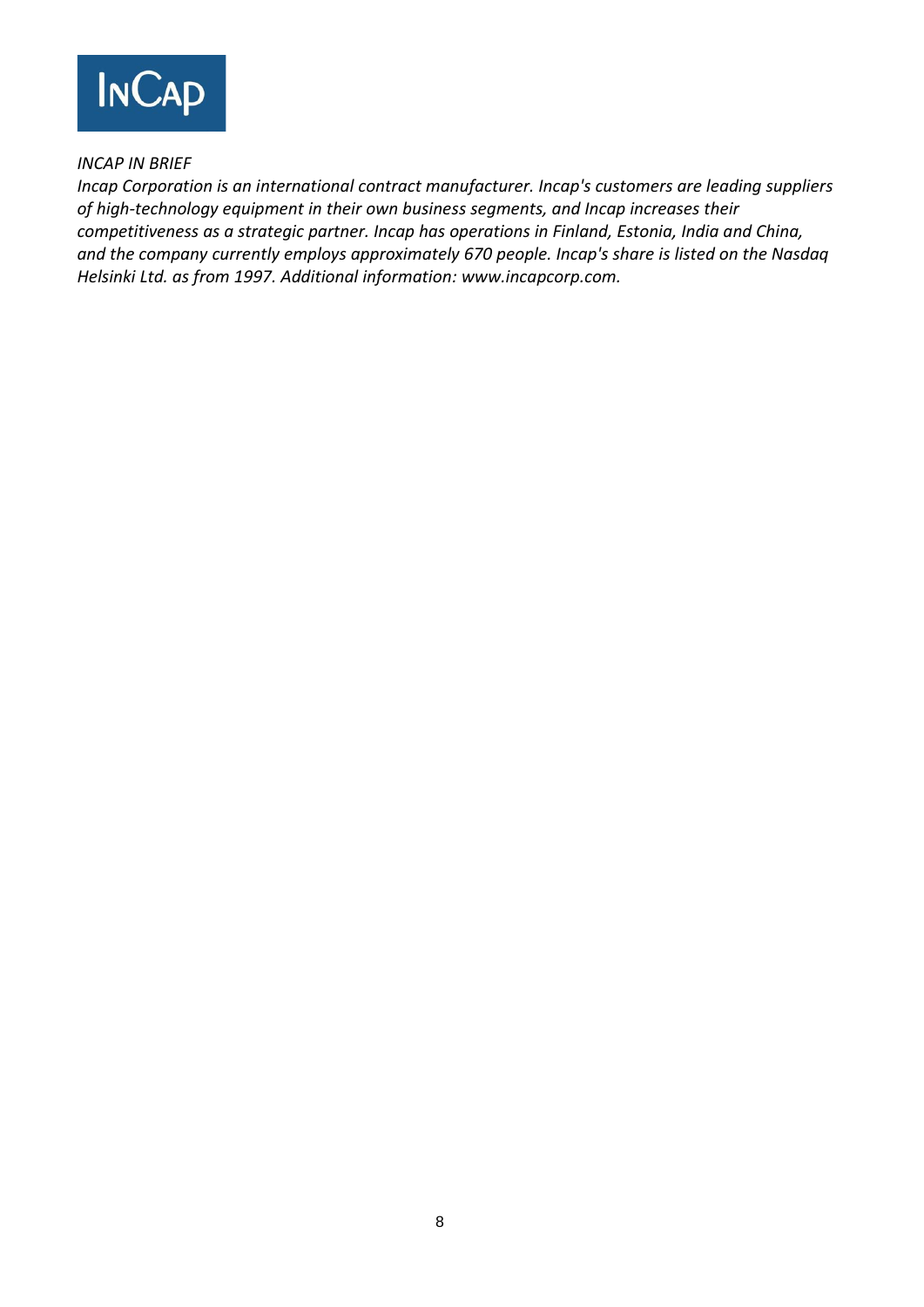#### Annex 1

# **CONSOLIDATED STATEMENT OF COMPREHENSIVE INCOME (IFRS), CONTINUING OPERATIONS**

| (1,000 euros, unaudited)                | $1 - 6/2018$ | $1 - 6/2017$ | Change, % | 7-12/2017 | 1-12/2017 |
|-----------------------------------------|--------------|--------------|-----------|-----------|-----------|
| <b>REVENUE</b>                          | 26 965       | 23 7 7 9     | 13 %      | 24 764    | 48 543    |
| Change in inventories of finished goods | 389          | 569          | $-32%$    | $-106$    | 463       |
| Other operating income                  | 191          | 116          | 66 %      | 153       | 268       |
| Raw materials and consumables used      | 20 160       | 18 341       | 10%       | 18480     | 36 896    |
| Personnel expenses                      | 2 3 6 0      | 1982         | 19%       | 2088      | 4070      |
| Depreciation, amortisation and          |              |              |           |           |           |
| impairment losses                       | 220          | 208          | 6 %       | 235       | 443       |
| Other operating expenses                | 1733         | 1682         | 3 %       | 1729      | 3 3 3 6   |
| <b>OPERATING PROFIT/LOSS</b>            | 3073         | 2 2 5 1      | 37 %      | 2 2 7 8   | 4529      |
| Financing income and expenses           | $-261$       | $-256$       | 2 %       | $-273$    | $-529$    |
| PROFIT/LOSS BEFORE TAX                  | 2813         | 1995         | 41 %      | 2 0 0 5   | 4 0 0 0   |
| Income tax expenses                     | $-723$       | $-445$       | 62 %      | $-438$    | $-884$    |
| PROFIT/LOSS FOR THE PERIOD              | 2090         | 1550         | 35 %      | 1566      | 3 1 1 6   |
| Earnnings per share                     | 0.48         | 0.36         | 35 %      | 0.36      | 0.71      |

| <b>OTHER COMPREHENSIVE INCOME</b>                                                                 | $1 - 6/2018$ | $1 - 6/2017$ | Change, % | 7-12/2017 | 1-12/2017 |
|---------------------------------------------------------------------------------------------------|--------------|--------------|-----------|-----------|-----------|
| PROFIT/LOSS FOR THE PERIOD                                                                        | 2090         | 1550         | 35 %      | 1566      | 3 1 1 6   |
| OTHER COMPREHENSIVE INCOME:<br>Items that may be recognized in profit<br>or loss at a later date: |              |              |           |           |           |
| Translation differences from foreign<br>units                                                     | $-481$       | $-313$       | 54 %      | $-319$    | $-632$    |
| Other comprehensive income, net                                                                   | -481         | $-313$       | 54 %      | $-319$    | $-632$    |
| TOTAL COMPREHENSIVE INCOME                                                                        | 1609         | 1 2 3 7      | 30 %      | 1 2 4 7   | 2484      |
| Attributable to:                                                                                  |              |              |           |           |           |
| Shareholders of the parent company                                                                | 1609         | 1 2 3 7      | 30 %      | 1 2 4 7   | 2484      |
| Non-controlling interest                                                                          | 0            | 0            |           | $\Omega$  | 0         |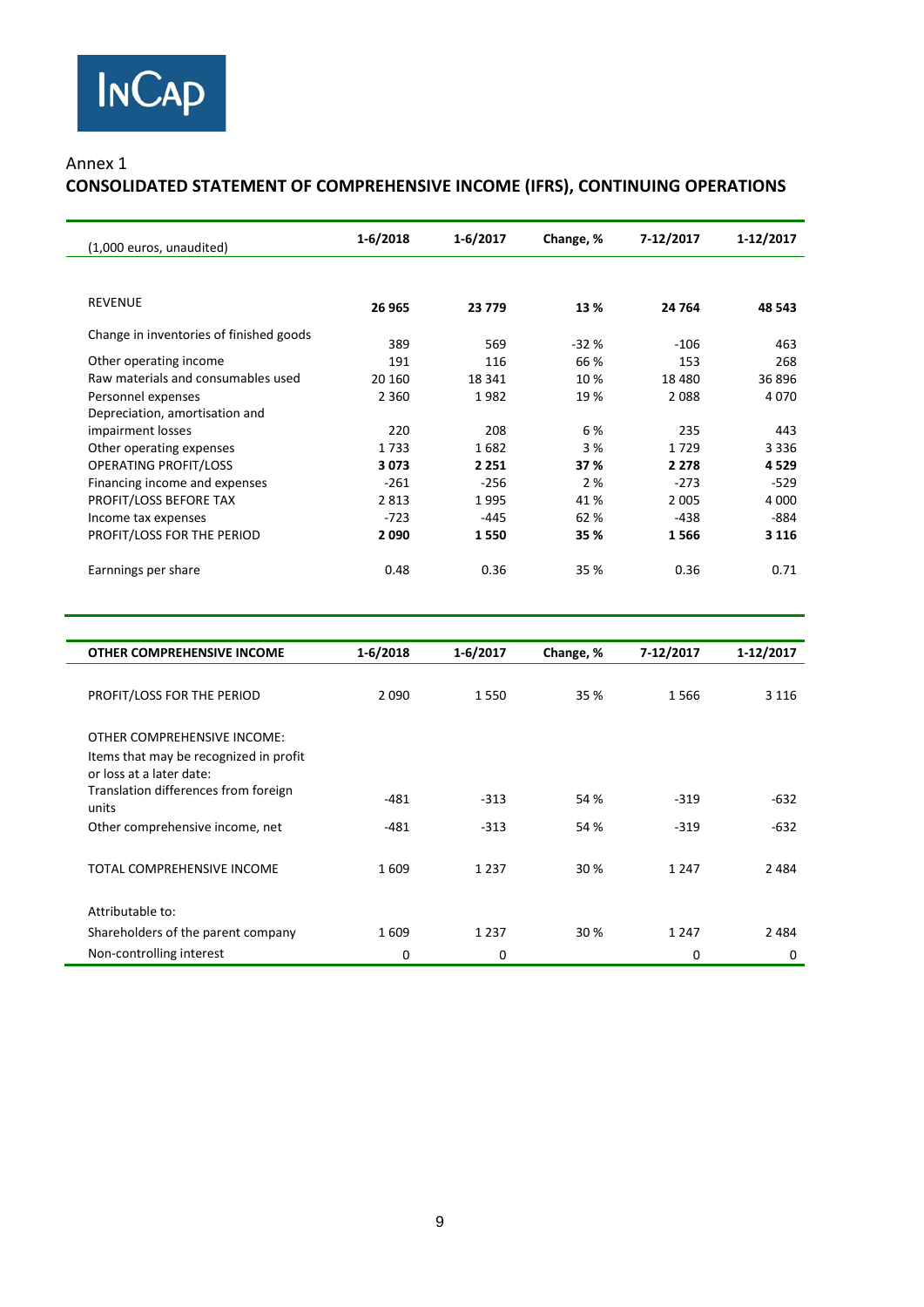

## Annex 2 **CONSOLIDATED BALANCE SHEET (IFRS), CONTINUING OPERATIONS**

| (EUR thousands, unaudited)                                            | 30 June 2018 | 30 June 2017 | Change, % | 31 Dec 2017 |
|-----------------------------------------------------------------------|--------------|--------------|-----------|-------------|
| <b>ASSETS</b>                                                         |              |              |           |             |
| <b>NON-CURRENT ASSETS</b>                                             |              |              |           |             |
| Property, plant and equipment                                         | 3 1 3 6      | 2 3 6 4      | 33 %      | 2980        |
| Goodwill                                                              | 894          | 929          | $-4%$     | 914         |
| Other intangible assets                                               | 13           | 985          | $-99%$    | 18          |
| Other financial assets                                                | 4            | 4            | 0%        | 4           |
| Other receivables                                                     | 805          | 873          | $-8%$     | 1 1 4 6     |
| <b>TOTAL NON-CURRENT ASSETS</b>                                       | 4851         | 5 1 5 5      | $-6%$     | 5062        |
| <b>CURRENT ASSETS</b>                                                 |              |              |           |             |
| Inventories                                                           | 9 1 9 6      | 8015         | 15 %      | 7721        |
| Trade and other receivables                                           | 11324        | 9 0 0 7      | 26 %      | 9 1 3 5     |
| Cash and cash equivalents                                             | 2 3 0 0      | 3660         | $-37%$    | 2862        |
| <b>TOTAL CURRENT ASSETS</b>                                           | 22820        | 20 683       | 10%       | 19718       |
| <b>TOTAL ASSETS</b>                                                   | 27 671       | 25 837       | 7 %       | 24 780      |
| <b>EQUITY ATTRIBUTABLE TO EQUITY HOLDERS</b><br>OF THE PARENT COMPANY |              |              |           |             |
| Share capital                                                         | 1 0 0 0      | 1 0 0 0      | 0%        | 1 0 0 0     |
| Share premium account                                                 | $\Omega$     | 0            |           | 0           |
| Reserve for invested unrestricted equity                              | 11028        | 11028        | 0%        | 11028       |
| <b>Exchange differences</b>                                           | $-1628$      | $-828$       | 97%       | $-1147$     |
| <b>Retained earnings</b>                                              | 1623         | $-1416$      | $-215%$   | $-467$      |
| <b>TOTAL EQUITY</b>                                                   | 12023        | 9784         | 23 %      | 10 4 14     |
| NON-CURRENT LIABILITIES                                               |              |              |           |             |
| Interest-bearing loans and borrowings                                 | 957          | 3 2 1 5      | $-70%$    | 2 3 1 1     |
| <b>NON-CURRENT LIABILITIES</b>                                        | 957          | 3 2 1 5      | $-70%$    | 2 3 1 1     |
| <b>CURRENT LIABILITIES</b>                                            |              |              |           |             |
| Trade and other payables<br>Current interest-bearing loans and        | 10056        | 8604         | 17%       | 7 1 4 0     |
| borrowings                                                            | 4636         | 4 2 3 5      | 9%        | 4915        |
| <b>CURRENT LIABILITIES</b>                                            | 14 692       | 12838        | 14 %      | 12 055      |
| <b>TOTAL EQUITY AND LIABILITIES</b>                                   | 27 671       | 25 837       | 7%        | 24 780      |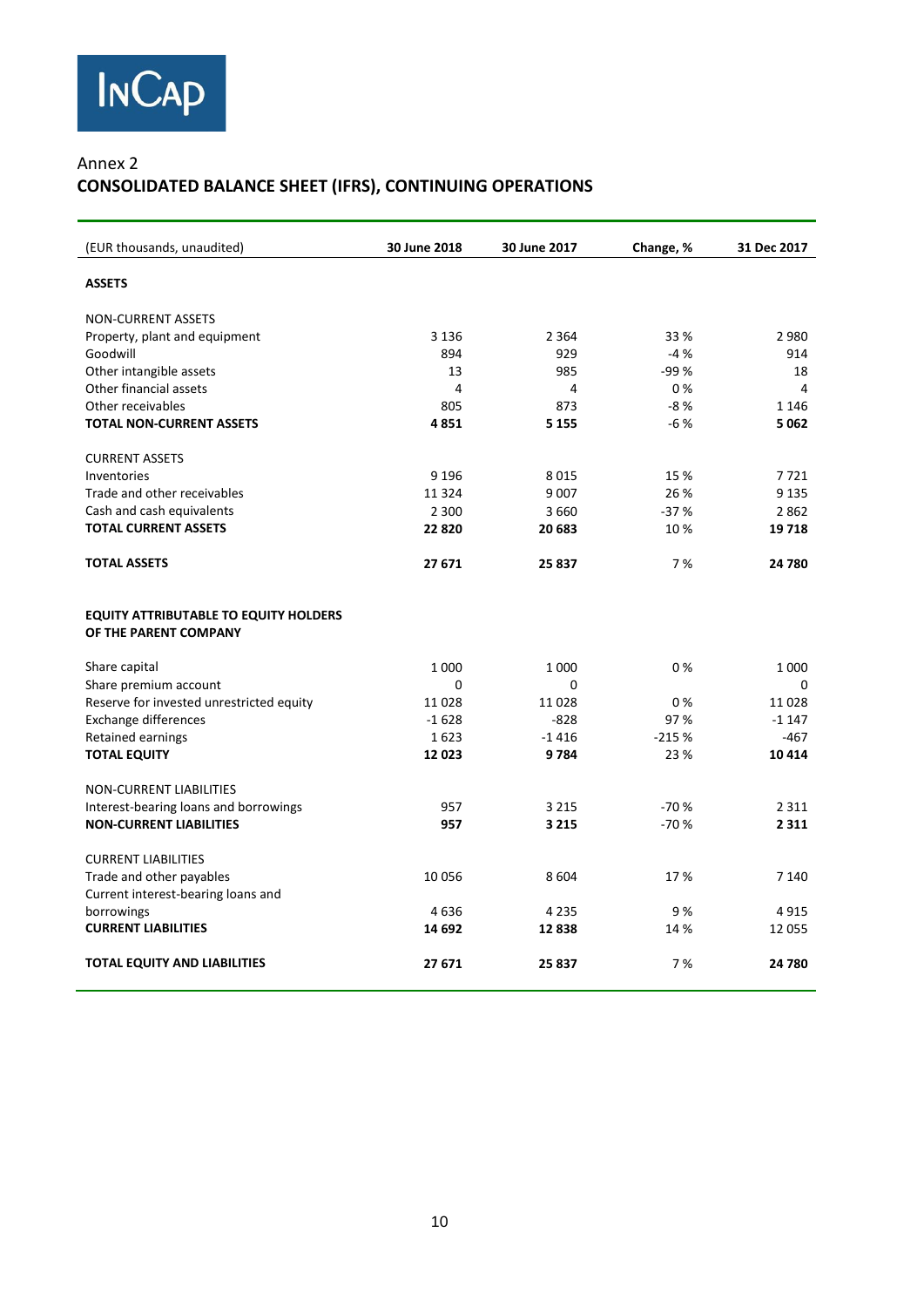## Annex 3 **CONSOLIDATED CASH FLOW STATEMENT (IFRS), CONTINUING OPERATIONS**

| (EUR thousands, unaudited)                            | $1 - 6/2018$   | 1-6/2017 | 1-12/2017 |
|-------------------------------------------------------|----------------|----------|-----------|
|                                                       |                |          |           |
| Cash flow from operating activities                   |                |          |           |
| Operating profit, continuing operations               | 3073           | 2 2 5 1  | 4 5 2 9   |
| Adjustments to operating profit                       | 272            | 294      | 492       |
| Change in working capital                             | $-1017$        | 210      | $-1796$   |
| Interest and charges paid                             | $-215$         | $-218$   | $-410$    |
| Interest received                                     | $\overline{2}$ | 3        | 5         |
| Paid tax and tax refund                               | $-626$         | 1        | $-899$    |
| Cash flow from operating activities                   | 1489           | 2 5 4 1  | 1921      |
| Cash flow from investing activities                   |                |          |           |
| Capital expenditure on tangible and intangible assets | -495           | $-711$   | $-674$    |
| Cash flow from investing activities                   | $-495$         | $-711$   | -674      |
| Cash flow from financing activities                   |                |          |           |
| Drawdown of Joans                                     | 1909           | 192      | 1 3 9 7   |
| Repayments of borrowings                              | $-3462$        | $-546$   | $-1854$   |
| Cash flow from financing activities                   | $-1553$        | $-354$   | $-457$    |
| Change in cash and cash equivalents                   | $-558$         | 1476     | 790       |
| Cash and cash equivalents at beginning of period      | 2862           | 2 3 4 7  | 2 3 4 7   |
| Effect of changes in exchange rates                   | $-4$           | $-162$   | $-275$    |
| Cash and cash equivalents at end of period            | 2 3 0 0        | 3660     | 2862      |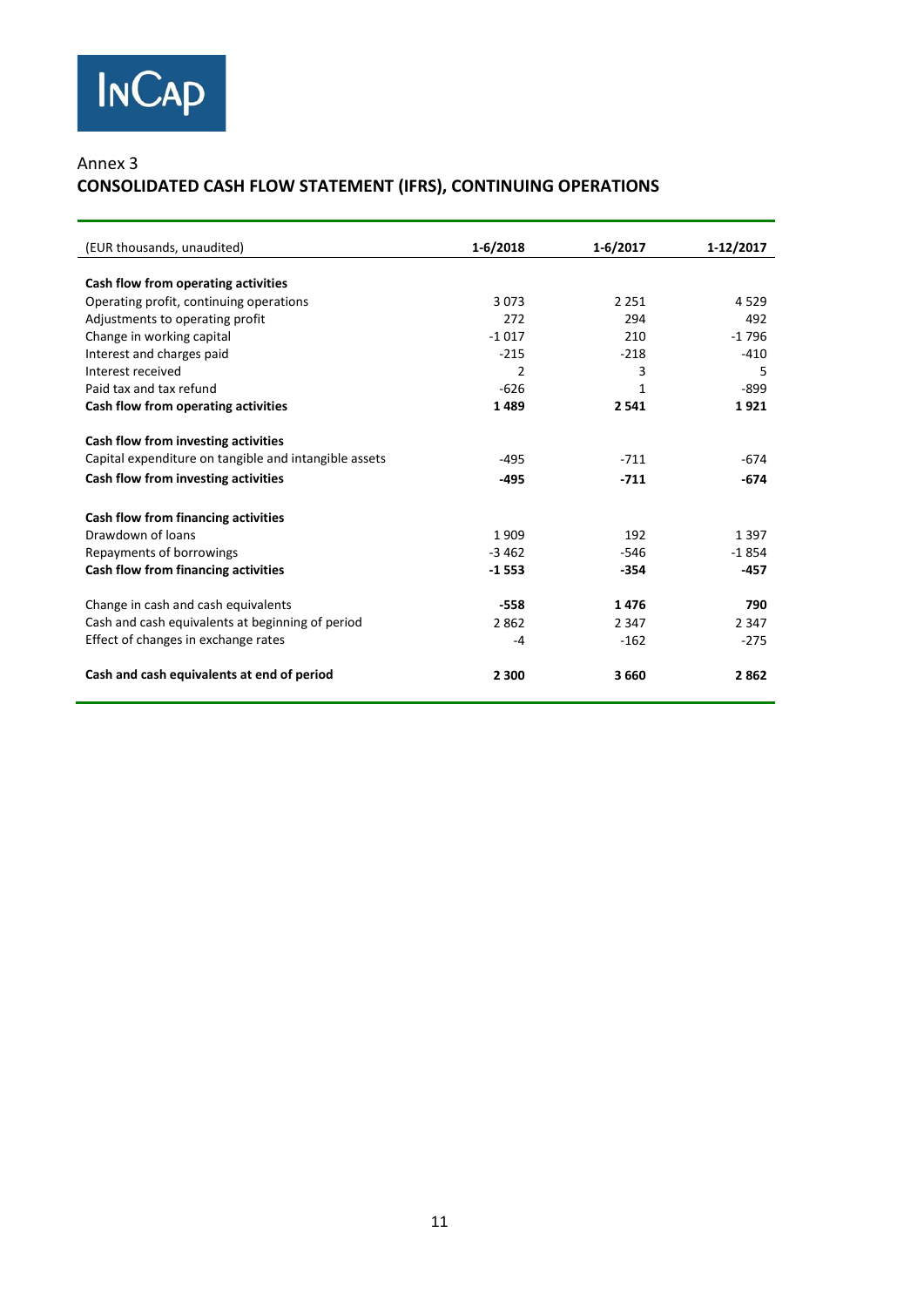

#### Annex 4

## **CONSOLIDATED STATEMENT OF CHANGES IN EQUITY (IFRS), CONTINUING OPERATIONS**

| (EUR thousands, unaudited)                                                                                     | <b>Share</b><br>capital | <b>Share</b><br>premium<br>account | <b>Reserve for</b><br>invested<br>unrestricted<br>equity | Exchange<br>differences           | <b>Retained</b><br>earnings         | Total                                    |
|----------------------------------------------------------------------------------------------------------------|-------------------------|------------------------------------|----------------------------------------------------------|-----------------------------------|-------------------------------------|------------------------------------------|
| Equity at 1 January 2018<br>Total comprehensive income<br>Currency translation<br>differences                  | 1 0 0 0                 | 0                                  | 11028                                                    | $-1147$<br>$-481$                 | $-467$<br>2090                      | 10414<br>2090<br>$-481$                  |
| Other changes<br>Equity at 30 June 2018                                                                        | 0<br>1 000              | 0<br>0                             | $\Omega$<br>11 0 28                                      | $\Omega$<br>$-1628$               | $\Omega$<br>1623                    | $\Omega$<br>12023                        |
| Equity at 1 January 2017<br>Total comprehensive income<br>Currency translation<br>differences<br>Other changes | 1 0 0 0<br>0<br>0<br>0  | 0<br>0<br>0<br>0                   | 11028<br>0<br>0<br>0                                     | $-515$<br>$\Omega$<br>$-313$<br>0 | $-2966$<br>1550<br>0<br>$\mathbf 0$ | 8 5 4 7<br>1550<br>$-313$<br>$\mathbf 0$ |
| Equity at 30 June 2017                                                                                         | 1 000                   | 0                                  | 11028                                                    | $-828$                            | $-1416$                             | 9784                                     |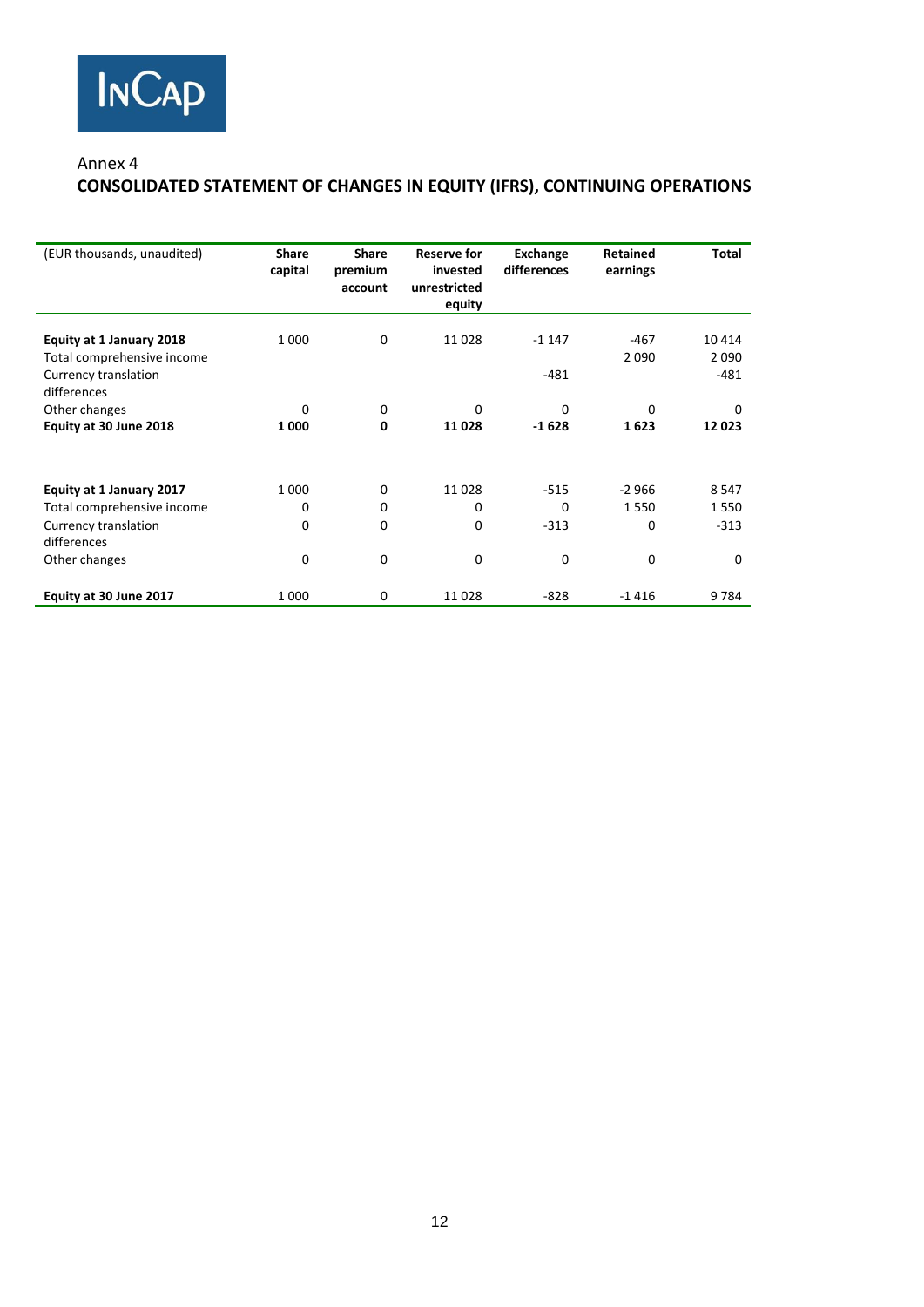

#### Annex 5

# **GROUP KEY FIGURES AND CONTINGENT LIABILITIES (IFRS), CONTINUING OPERATIONS**

| (unaudited)                                                     | <b>Jan-Jun 2018</b> | <b>Jan-Jun 2017</b> | <b>Jan-Dec 2017</b> |
|-----------------------------------------------------------------|---------------------|---------------------|---------------------|
| Revenue, EUR million                                            | 27.0                | 23.8                | 48.5                |
| Operating profit/loss, EUR million                              | 3.1                 | 2.3                 | 4.5                 |
| % of revenue                                                    | 11.4                | 9.5                 | 9.3                 |
| Profit/loss before taxes, EUR million                           | 2.8                 | 2.0                 | 4.0                 |
| % of revenue                                                    | 10.4                | 8.4                 | 8.2                 |
| Return on investment (ROI), %                                   | 36.3                | 27.5                | 27.8                |
| Return on equity (ROE), %                                       | 37.3                | 35.0                | 34.0                |
| Equity ratio, %                                                 | 43.4                | 37.9                | 42.0                |
| Net gearing, %                                                  | 27.4                | 38.7                | 41.9                |
| Net debt, EUR million                                           | 2.0                 | 3.4                 | 2.4                 |
| Quick ratio                                                     | 0.9                 | 1.0                 | 1.0                 |
| Current ratio                                                   | 1.6                 | 1.6                 | 1.6                 |
| Average number of shares during the report                      |                     |                     |                     |
| period, adjusted for share issues                               | 4,365,168           | 4,365,168           | 4,365,168           |
| Earnings per share (EPS), EUR                                   | 0.48                | 0.36                | 0.71                |
| Equity per share, EUR                                           | 2.75                | 2.24                | 2.39                |
| P/E ratio                                                       | 12.1                | 16.4                | 8.7                 |
| Trend in share price                                            |                     |                     |                     |
| Minimum price during the period, EUR                            | 5.70                | 5.25                | 5.25                |
| Maximum price during the period, EUR                            | 6.80                | 6.10                | 7.20                |
| Mean price during the period, EUR                               | 5.62                | 5.68                | 5.93                |
| Closing price at the end of the period, EUR                     | 5.78                | 5.81                | 6.19                |
| Total market capitalisation, EUR million                        | 25.2                | 25.4                | 27.0                |
| Trade volume, no. of shares                                     | 2,062,106           | 1,329,377           | 2,009,629           |
| Trade volume, %                                                 | 47.2                | 30.0                | 46.0                |
| Investments, EUR million                                        | 0.5                 | 0.7                 | 0.7                 |
| % of revenue                                                    | 1.8                 | 3.0                 | 1.4                 |
| Average number of employees                                     | 628                 | 513                 | 535                 |
| Personnel at the end of period                                  | 667                 | 517                 | 570                 |
| CONTINGENT LIABILITIES, EUR million                             |                     |                     |                     |
| <b>FOR OWN LIABILITIES</b>                                      |                     |                     |                     |
| Mortgages and pledges                                           | 14.1                | 14.4                | 14.1                |
| Surrender liability of trade receivables sold to finance        |                     |                     |                     |
| company                                                         | 2.0                 | 2.0                 | 1.3                 |
| Off balance sheet liabilities                                   | 0.7                 | 1.6                 | 0.8                 |
| Transactions with closely-related parties                       |                     |                     |                     |
| The company has no transactions with closely-related<br>parties |                     |                     |                     |